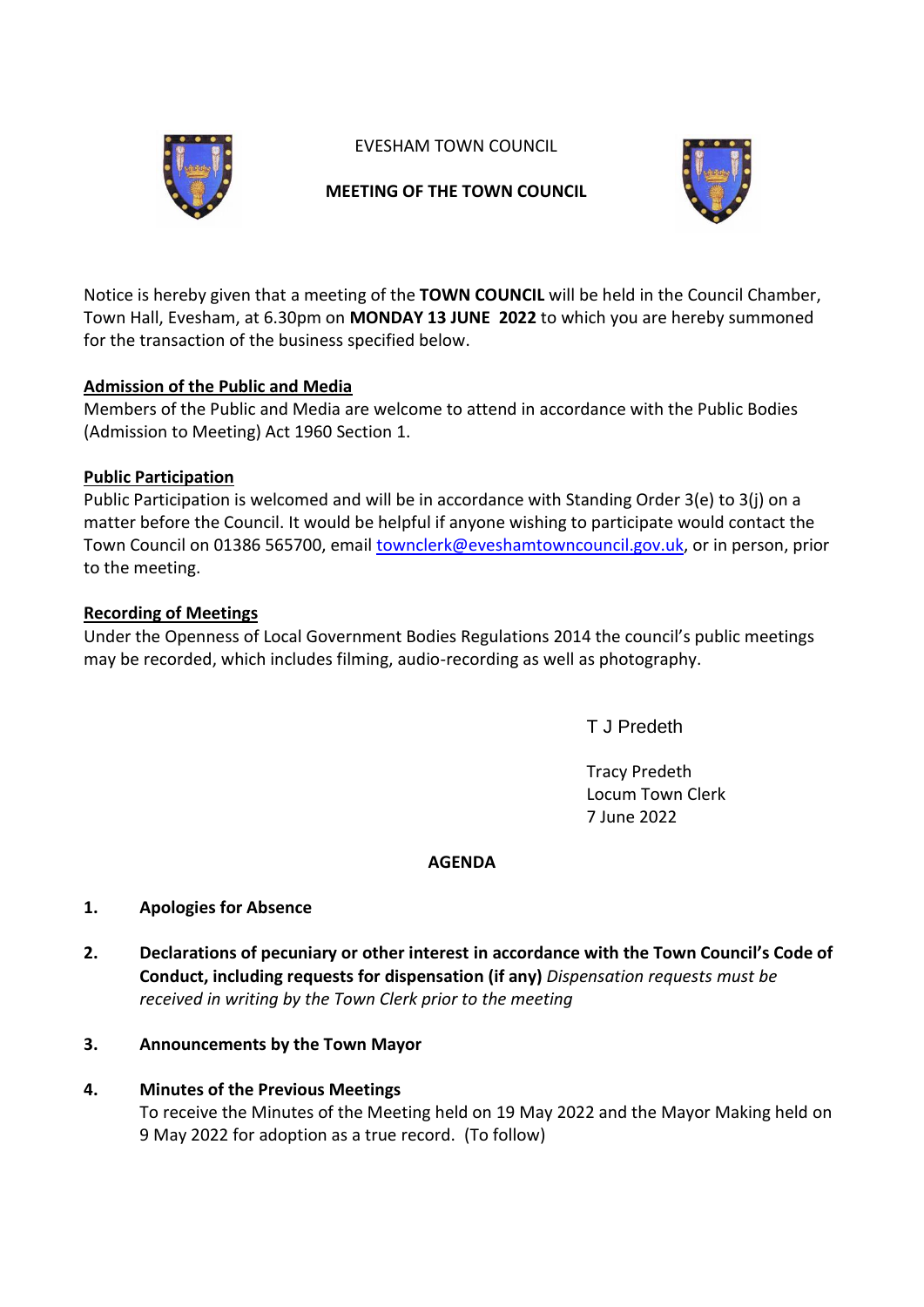#### **5. Funding applications**

To consider the following appications for funding:

- Event Funding from Wychavon Festival of Brass.
- Event Funding application Evesham River Festival.

#### **6. Almonry Repairs**

To receive a report from Ashleigh Jeyes regarding the Almonry repairs and agree to match funding by means of applying for a Public Works Loan.

#### **7 Finance – Payments and Receipts for April 2022**

To receive a schedule of payments to date. (To Follow)

**8. Planning Applications –** To receive and consider planning applications received from Wychavon District Council since the last meeting of the Planning and Estates Committee

#### **9. Charter Market**

To receive a Verbal update on the Charter Market and to consider re-forming the Market Steering Group.

#### **10**. **Bonfire night fireworks**

To receive a verbal update on Bonfire Night fireworks and agree way forward.

#### **11. Amendment to Standing Orders**

To Resolve to remove all pre-allocations for the chair of both Planning and Finance.

#### **12. Exclusion of public and press**

To resolve to exclude the Press and Public due to the nature of the business as publicity would prejudice the public interest by reason of the confidential nature of the business.

#### **13. Leaseholder updates**

*To consider a motion from Cllr Peter Wright* 

*To receive leaseholder updates and approve associated payment.*

Abbey Lane Court Abbey Road Evesham Worcs WR11 4BY

Evesham Town Council **Tel: 01386 565700** Unit 6 (Ground Floor) Web: [www.eveshamtowncouncil.gov.uk](http://www.eveshamtowncouncil.gov.uk/)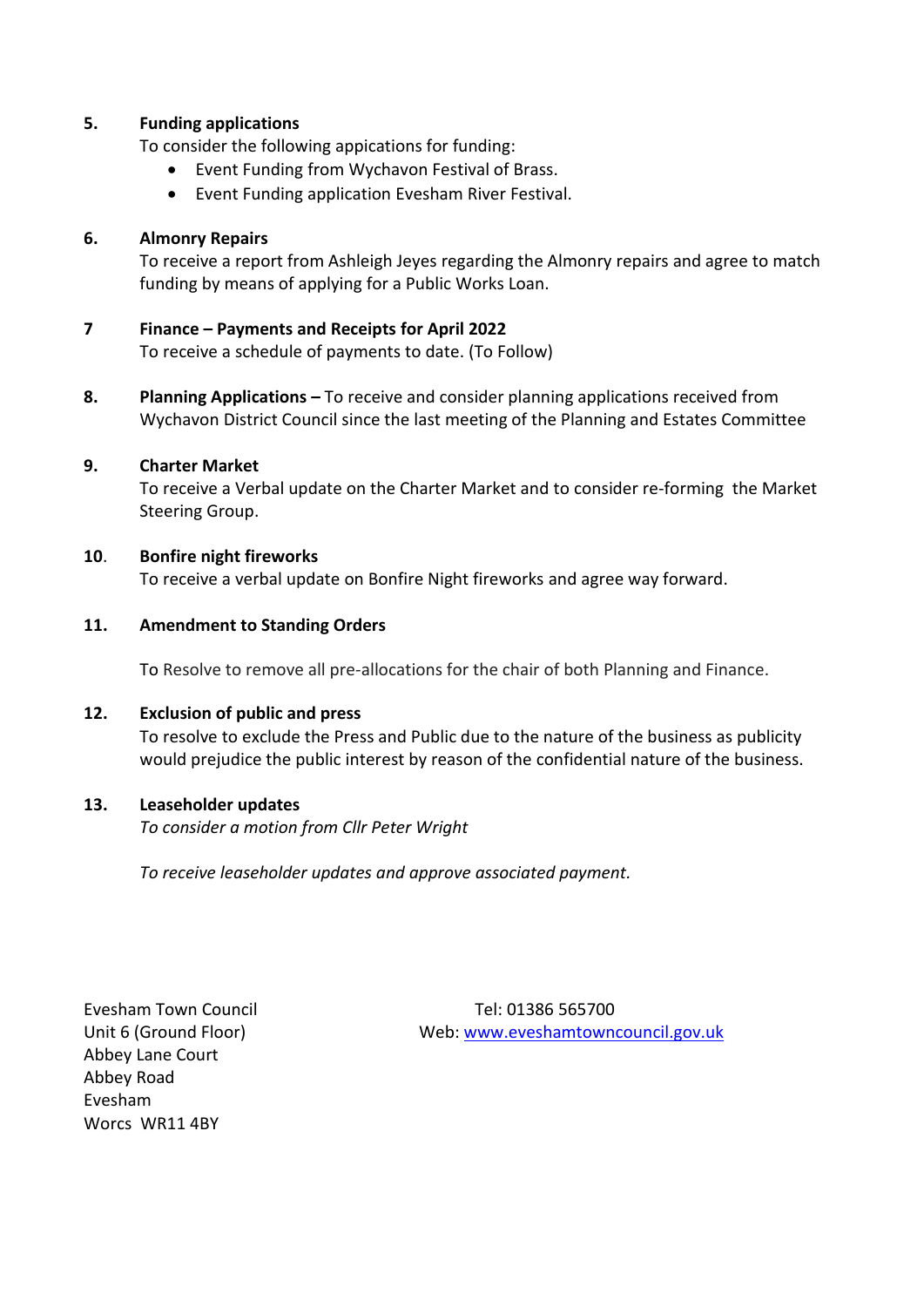Agenda Item No. 7

## **EVESHAM TOWN COUNCIL**

| <b>COMMITTEE:</b> | <b>TOWN COUNCIL</b> |
|-------------------|---------------------|
|                   |                     |

**DATE: 13 JUNE 2022**

**SUBJECT: FINANCE – PAYMENTS AND RECEIPTS FOR APRIL 2022**

**REPORT BY: TOWN CLERK**

#### **1.0 PURPOSE OF REPORT**

1.1 To advise Members of the details of income and expenditure for the Council for the month of April.

#### **2.0 RECOMMENDATION**

2.1 It is recommended that the monthly expenditure and payments for the Council as attached be approved and the receipts and bank reconciliation be noted.

#### **3.0 FINANCE**

- 3.1 The details of income and expenditure for the Council for the month of April 2022.
- 3.2 The Council are encouraged to ask any questions it has about any item, though if possible to ask in advance of the meeting so the Clerk may get the required information.
- 3.3 The payments have been circulated to the Committee Chairmen prior to payment inline with the scheme of delegation.

## **4.0 FINANCIAL IMPLICATIONS**

4.1 The relevant accounts of the Council have been credited and debited by the amounts shown in on the attached report.

## **5.0 LEGAL IMPLICATIONS**

5.1 None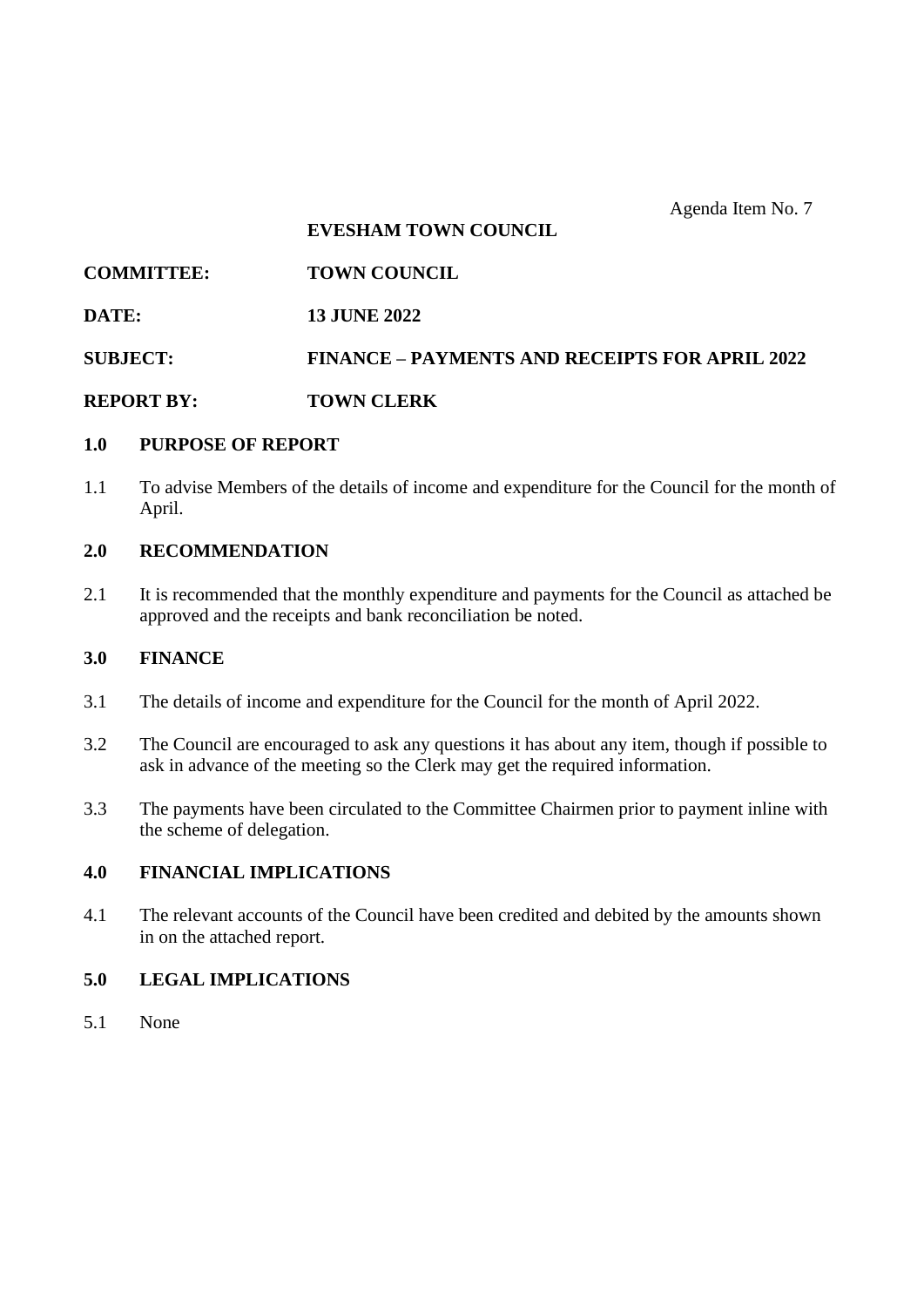Agenda Item No. 8

## **EVESHAM TOWN COUNCIL**

**MEETING: TOWN COUNCIL** 

**DATE: 13 JUNE 2022**

**SUBJECT: PLANNING APPLICATIONS**

**REPORT BY: COMMITTEE CLERK**

## **1.0 PURPOSE OF REPORT**

- 1.1 To advise Members of the planning applications received from Wychavon District Council for consultation.
- 1.2 On each application it is detailed whether the decision is delegated to the officer or whether it is likely to go to WDC's planning committee for a decision. When applications are considered by committee, the Town Council has an opportunity to send a representative to speak on that application should it so wish.

## **2.0 RECOMMENDATIONS**

Members' recommendations are requested.

- 2.1 Application No: W/22/00908/HP Evesham South Ward Applicant : Mr M Horsburgh Location : 18 Aspen Close, Evesham, WR11 1YY Proposal : Erection of first floor side extension <https://plan.wychavon.gov.uk/Planning/Display/W/22/00908/HP>
- 2.2 Application No: W/22/00967/GPDE Evesham South Ward Applicant : Mrs Benita Nardone Location : 7 Willow Road, Evesham, WR11 1YW Proposal : Prior approval for single storey rear extension <https://plan.wychavon.gov.uk/Planning/Display/W/22/00967/GPDE>
- 2.3 Application No: W/22/00998/HP and Application No: W/22/00999/LB Great Hampton **Ward** Applicant : Mrs Polly Doran Location : 6 Brookside, Evesham, WR11 2ND Proposal : Disabled facility enhancements within existing rear extension <https://plan.wychavon.gov.uk/Planning/Display/W/22/00998/HP> <https://plan.wychavon.gov.uk/Planning/Display/W/22/00999/LB>
- 2.4 Application No: W/22/01067/FUL Bengeworth Ward Applicant : Tosney Developments Ltd Location : 2 Shor Street, Evesham, WR11 3AT Proposal : Change of use of domestic outbuilding to one dwelling house and associated works.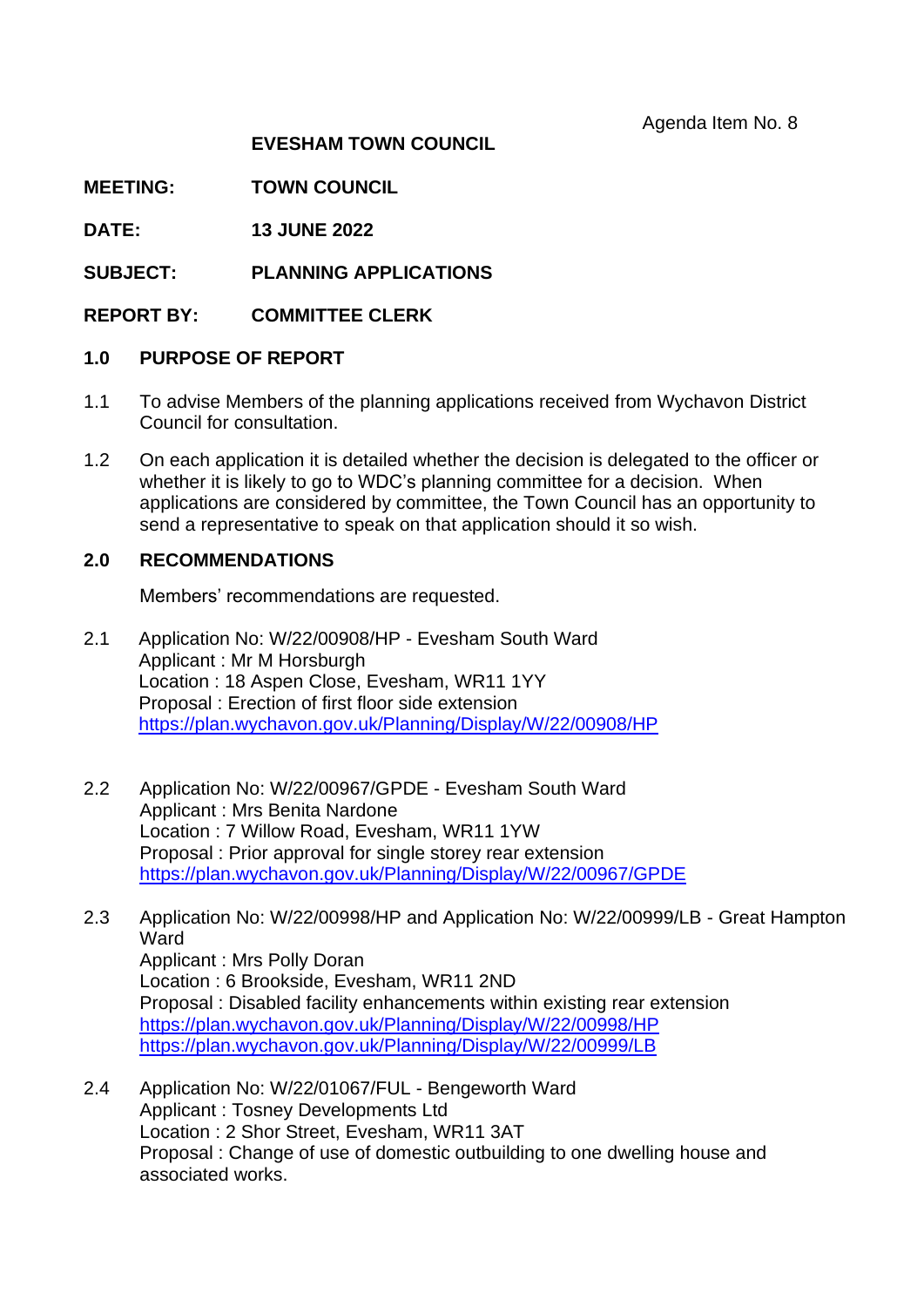<https://plan.wychavon.gov.uk/Planning/Display/W/22/01067/FUL>

- 2.5 Application No: W/22/00601/CU Evesham North Ward Applicant : Mr Benjamin Maunder Location : 39 High Street, Evesham, WR11 4DA Proposal : Change of Use from A1 (Existing) to E(e) Current (retrospective) <https://plan.wychavon.gov.uk/Planning/Display/W/22/00601/CU>
- 2.6 Application No: W/22/00605/ADV Evesham North Ward Applicant : Mr Benjamin Maunder Location : 39 High Street, Evesham, WR11 4DA Non illuminated facia sign to External Façade (retrospective) <https://plan.wychavon.gov.uk/Planning/Display/W/22/00605/ADV>
- 2.7 Application No: W/22/01031/HP : Great Hampton Ward Applicant : Ms Michalina Gabb Location : 40 Peewit Road, Evesham, WR11 2NL Proposal : Erection of single-storey side and rear extension <https://plan.wychavon.gov.uk/Planning/Display/W/22/01031/HP>
- 2.8 Application No: W/22/00552/FUL Little Hampton Ward Applicant : Mr A Black Location : Allotments at, The Cornmill, Corn Mill Road, Evesham Proposal : Application for 2no. existing mobile sheds (retrospective) and an additional 1no. proposed mobile shed <https://plan.wychavon.gov.uk/Planning/Display/W/22/00552/FUL>
- 2.9 Application No: W/22/00938/HP Little Hampton Ward Applicant : Mr Paul Humphries Location : 8 Cheltenham Road, Evesham, WR11 2LB Proposal : Single storey rear extension <https://plan.wychavon.gov.uk/Planning/Display/W/22/00938/HP>
- 2.10 Application No:W/22/01088/GPDE Little Hampton Ward Applicant : Mr Alan Chambers Location : 20 St Lukes Close, Evesham, WR11 2ET Proposal : Prior approval for larger home extension - single storey rear extension <https://plan.wychavon.gov.uk/Planning/Display/W/22/01088/GPDE>

## **3.0 FINANCIAL IMPLICATIONS**

- 3.1 None for the Town Council.
- **4.0 LEGAL IMPLICATIONS**
- 4.1 None for the Town Council.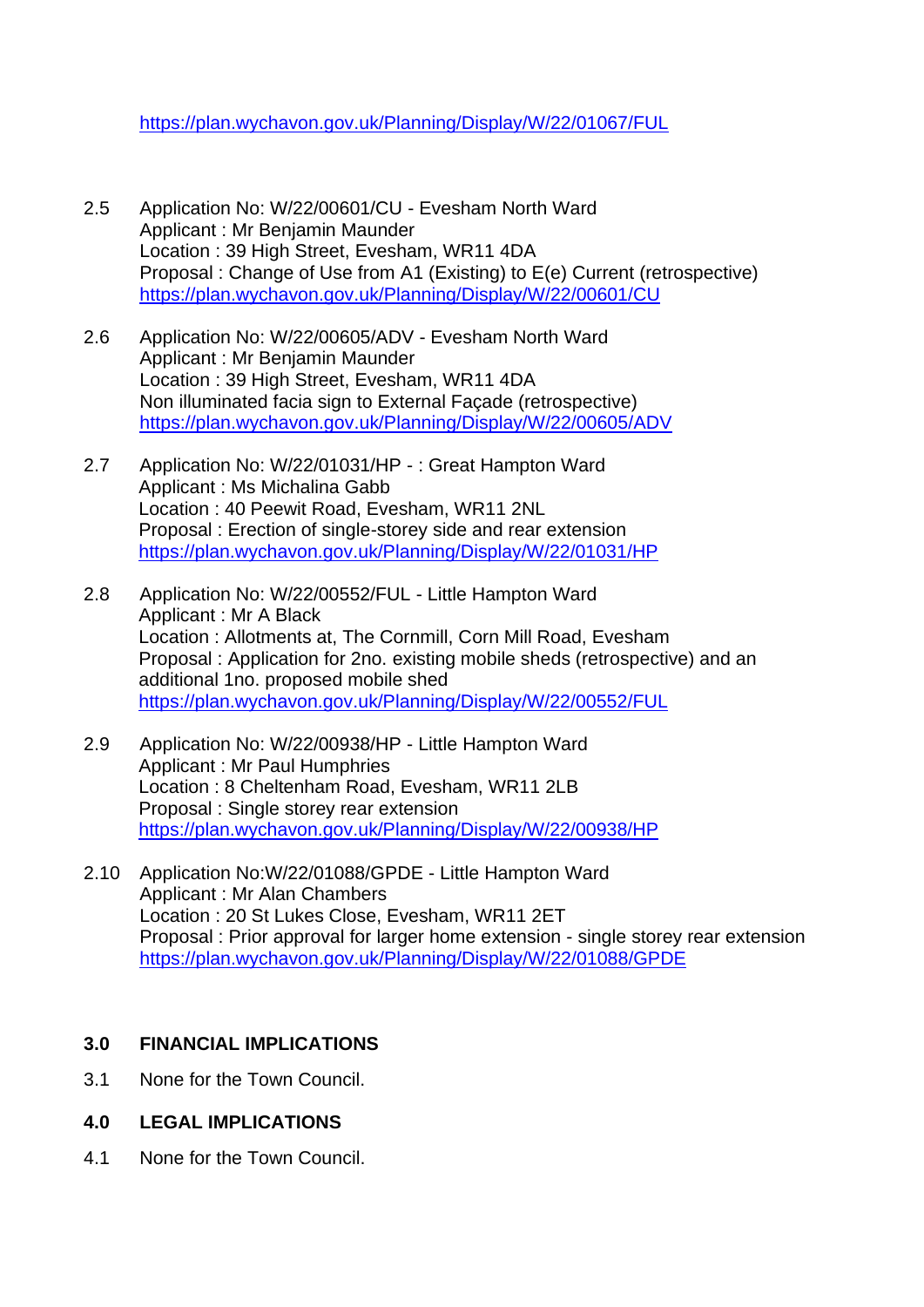# **Planning decisions**

The latest planning decisions from Wychavon District Council as detailed below for information.

| <b>Application No</b> | Location                                                      | Proposal                                                                                                                                                                                          | Wychavon<br><b>Decision</b> | <b>ETC Decision</b>                                                                                                                                                                                                 |
|-----------------------|---------------------------------------------------------------|---------------------------------------------------------------------------------------------------------------------------------------------------------------------------------------------------|-----------------------------|---------------------------------------------------------------------------------------------------------------------------------------------------------------------------------------------------------------------|
| W/22/00141/FUL        | Knowle Hill Plant<br>Centre, Knowle<br>Hill, Evesham          | Erection of a new 60ft x 30ft<br>x 12ft steel framed building<br>on the site of Knowle Hill<br>Plant Centre for the use of<br>machinery storage, stock<br>and potting of plants.                  | APPROVED                    | Approval subject to a more<br>sympathetic consideration of<br>the adjoining property (The<br>Ridge), moving the<br>development further east<br>and turning the aspect of the<br>proposed building by 90<br>degrees. |
| W/22/00701/HP         | 62 Coronation<br>Street, Evesham,<br><b>WR11 3DB</b>          | Single storey rear extension                                                                                                                                                                      | APPROVED                    | <b>XXXXX</b>                                                                                                                                                                                                        |
| W/22/00495/FUL        | 2 King Charles<br>Court, Vine Street,<br>Evesham, WR11<br>4RF | Change of use of part of first<br>floor of beauty salon to<br>accommodate tattooist<br>(change of use to Sui<br>Generis).                                                                         | <b>APPROVED</b>             | No Objection                                                                                                                                                                                                        |
| W/22/00784/TPOA       | Abbots Lodge,<br>Abbotswood,<br>Evesham, WR11<br>4NS          | Undertake tree works as<br>detailed on application form<br>and in accompanying<br>information.                                                                                                    | <b>APPROVED</b>             | <b>XXXXX</b>                                                                                                                                                                                                        |
| W/22/00456/HP         | 139 Battleton Road<br>Evesham WR11<br>1JB                     | Single storey side extension                                                                                                                                                                      | <b>APPROVED</b>             | No Objection                                                                                                                                                                                                        |
| W/22/00141/FUL        | Knowle Hill Plant<br><b>Centre Knowle Hill</b><br>Evesham     | Erection of a new 60ft x 30ft<br>x 12ft steel framed building<br>on the site of Knowle Hill<br>Plant Centre for the use of<br>machinery storage, stock<br>and potting of plants.<br><b>Status</b> |                             | <b>XXXXX</b>                                                                                                                                                                                                        |
| W/22/00554/FUL        | 32 Port Street<br>Evesham WR11                                | Retention/refurbishment of<br>ground floor retail space and                                                                                                                                       | <b>APPROVED</b>             | <b>XXXX</b>                                                                                                                                                                                                         |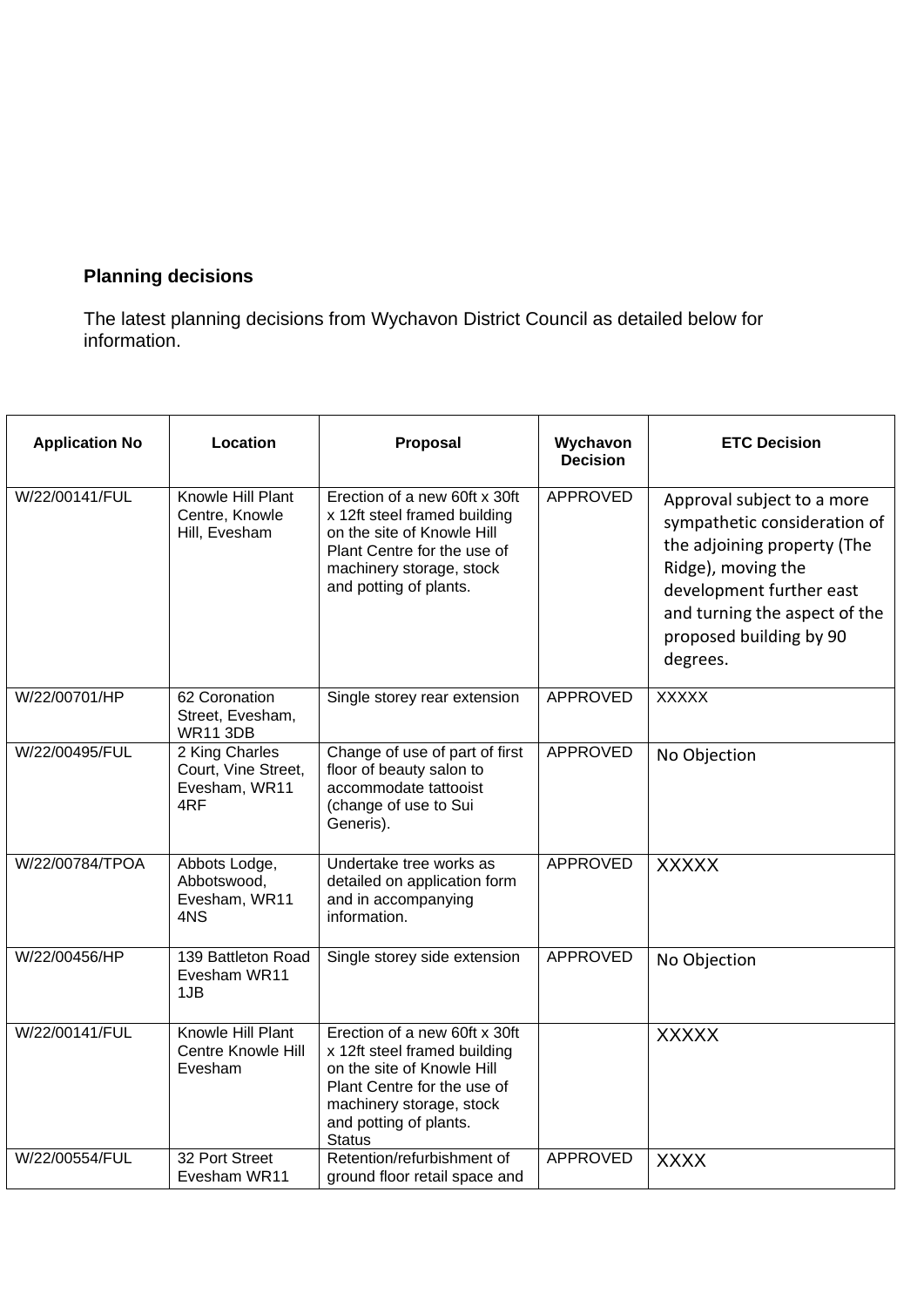|                  | 1AW                                                                                                | change of use of existing<br>first/second floor maisonette<br>into two flats. Two storey<br>rear extension.                                                                                                                                    |                                              |                                                                                                                        |
|------------------|----------------------------------------------------------------------------------------------------|------------------------------------------------------------------------------------------------------------------------------------------------------------------------------------------------------------------------------------------------|----------------------------------------------|------------------------------------------------------------------------------------------------------------------------|
| W/22/00517/ADV   | 1-3 Swan Lane<br>Evesham WR11<br>4PA                                                               | Poster cling on window<br>(retrospective)<br>Status Refusal                                                                                                                                                                                    | <b>REFUSED</b>                               | No Objection                                                                                                           |
| W/22/00852/GPMAE | Dereks Hair Studio<br>10-12 Church<br><b>Street Evesham</b><br><b>WR11 1DS</b>                     | Notification for Prior Approval<br>for the proposed change of<br>use from commercial.<br>business and service to<br>dwelling house                                                                                                             | General<br>Permitted<br>Dev<br>(Conditional) | Evesham Town Council have<br>Object to this Planning<br>Application as it is unsuitable for<br>residential conversion. |
| W/22/00526/HP    | Plums Cottage<br>Worcester Road<br>Evesham WR11<br>4TA                                             | Installation of 2 no. skylights<br>and removal of 1 no. existing<br>skylight to rear roof slope,<br>amendments to rear<br>fenestration                                                                                                         | APPROVED                                     | No Objection                                                                                                           |
| 21/01970/ADV     | Unit 4 - Frankie<br>And Bennys Four<br>Pools Retail Park<br>Four Pools Lane<br>Evesham WR11<br>1DJ | 3 x fascia sign; 1 x height<br>barrier; 1 x key seller sign; 1<br>x triple menu sign; 1 x<br>banner frame; 1 x shared<br>10m pole sign; 1 x directional<br>sign                                                                                | APPROVED                                     | APPROVED                                                                                                               |
| W/22/00386/HP    | 51 Overbrook<br>Evesham WR11<br>1DD                                                                | two storey side extension                                                                                                                                                                                                                      | APPROVED                                     | No Objection                                                                                                           |
| W/22/00710/HP    | 23 Falkland Road<br>Evesham WR11<br>1XS                                                            | Removal of conservatory and<br>erection of single storey rear<br>extension                                                                                                                                                                     | APPROVED                                     | No Objection                                                                                                           |
| W/22/00744/ADV   | Unit D Vale Park<br>South Conference<br>Way Vale Park<br>Evesham WR11<br>1LB                       | Proposed signage                                                                                                                                                                                                                               | <b>APPROVED</b>                              | No Objection                                                                                                           |
| W/22/00805/FUL   | <b>Generation House</b><br>Crab Apple Way<br>Vale Park<br>Evesham                                  | Variation of condition 2<br>following a grant of planning<br>approval on 21/02088/FUL -<br>Erection of a new building for<br>light industrial use, research<br>and development, office<br>(Class E) or storage and<br>distribution (Class B8). | APPROVED                                     | No Objection                                                                                                           |
| W/21/02119/FUL   | <b>Public Hall</b><br>Riverside<br><b>Shopping Centre</b><br>Evesham WR11<br>4RW                   | Refurbishment and internal<br>alteration works to the Public<br>Hall for new arts, community<br>and heritage centre, to<br>include first and second floor<br>conversions.                                                                      | APPROVED                                     | Approved subject to the<br>disabled access to the meeting<br>room be reviewed.                                         |
| 21/02120/LB      | <b>Public Hall</b><br>Riverside<br><b>Shopping Centre</b><br>Evesham WR11                          | Refurbishment and internal<br>alteration works to the public<br>hall for new arts, community<br>and heritage centre, to                                                                                                                        | APPROVED                                     | Approved subject to the<br>disabled access to the meeting<br>room be reviewed.                                         |